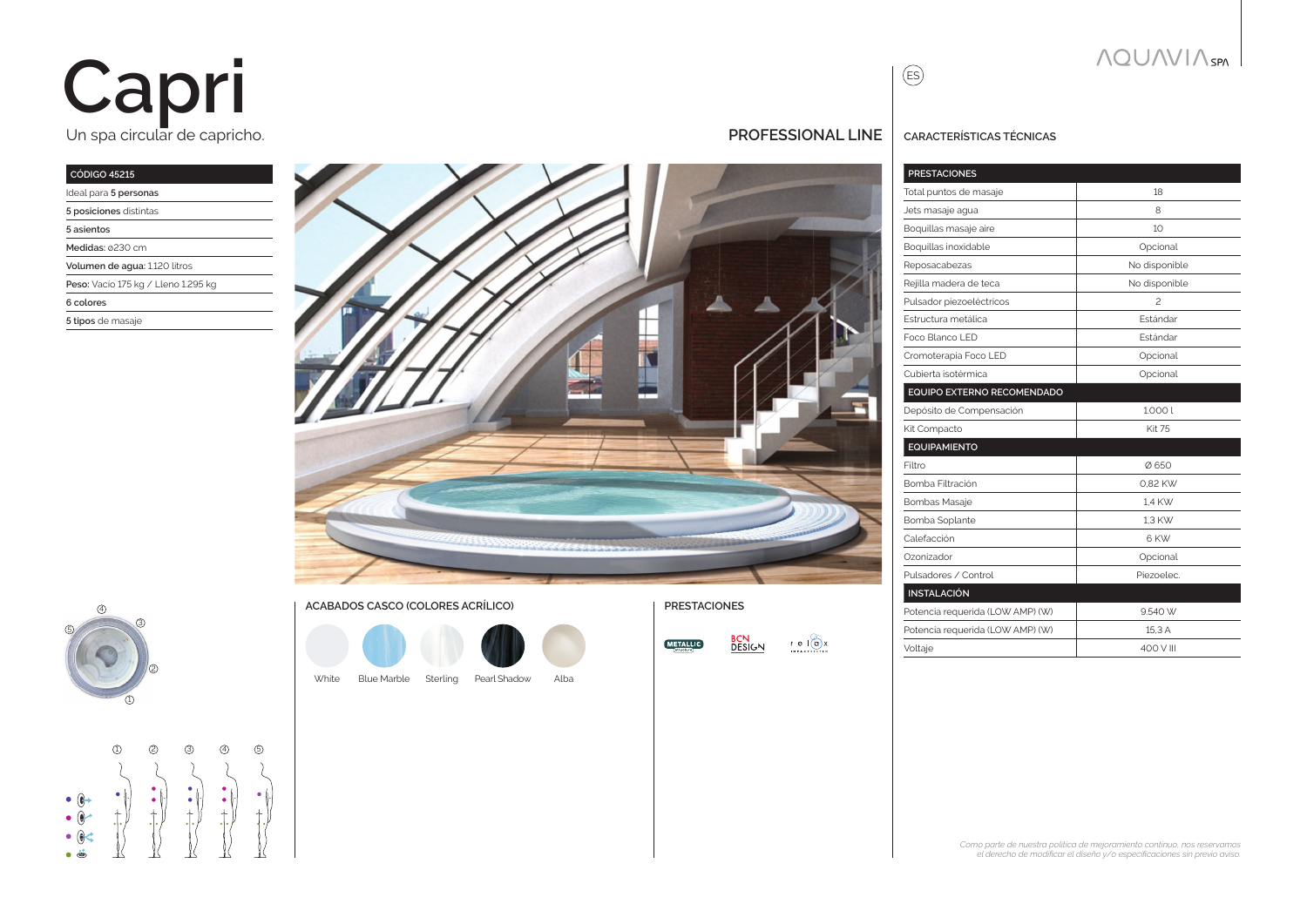## A whimsical circular hot tub. **Capri**

### **CODE 45215**

| Ideal for 5 people                   |
|--------------------------------------|
| 5 positions                          |
| 5 seats                              |
| Measures: 0230 cm                    |
| Water capacity (I): 1.120 liters     |
| Weight: Empty 175 kg / Full 1.295 kg |
| 6 colors                             |
| 5 massages                           |
|                                      |





### **SHELL FINISHES (ACRYLIC COLORS) FEATURES**



White Blue Marble Sterling Pearl Shadow Alba



### **PROFESSIONAL line TECHNICAL SPECIFICATIONS**

 $\bigoplus$ 

| Total massage points            | 18             |
|---------------------------------|----------------|
| Massage Jets                    | 8              |
| Air Nozzles                     | 10             |
| Stainless Steel Nozzles         | Optional       |
| <b>Headrests</b>                | Not available  |
| Grating on Teak Wooden          | Not available  |
| Piezoelectric Button            | $\mathfrak{p}$ |
| Metal structure                 | Standard       |
| White LED Light                 | Standard       |
| Chromotherapy LED spotlight     | Optional       |
| Isolating cover                 | Optional       |
| RECOMMENDED EXTERNAL EQUIPMENT  |                |
| Balance tank                    | 1.0001         |
| Compact Kit                     | <b>Kit 75</b>  |
| <b>EQUIPMENT</b>                |                |
| Filter                          | Ø650           |
| Filtration pump                 | 0.82 KW        |
| Massage Pump                    | 1.4 KW         |
| Air blower                      | 1.3 KW         |
| Standard heater power           | 6 KW           |
| Ozonator                        | Optional       |
| Buttons / Control               | Piezoelec.     |
| <b>INSTALLATION</b>             |                |
| Power requirement (LOW AMP) (W) | 9.540 W        |
| Power requirement (LOW AMP) (A) | 15.3 A         |
| Voltage                         | 400 V III      |

**NQUAVIA**SPA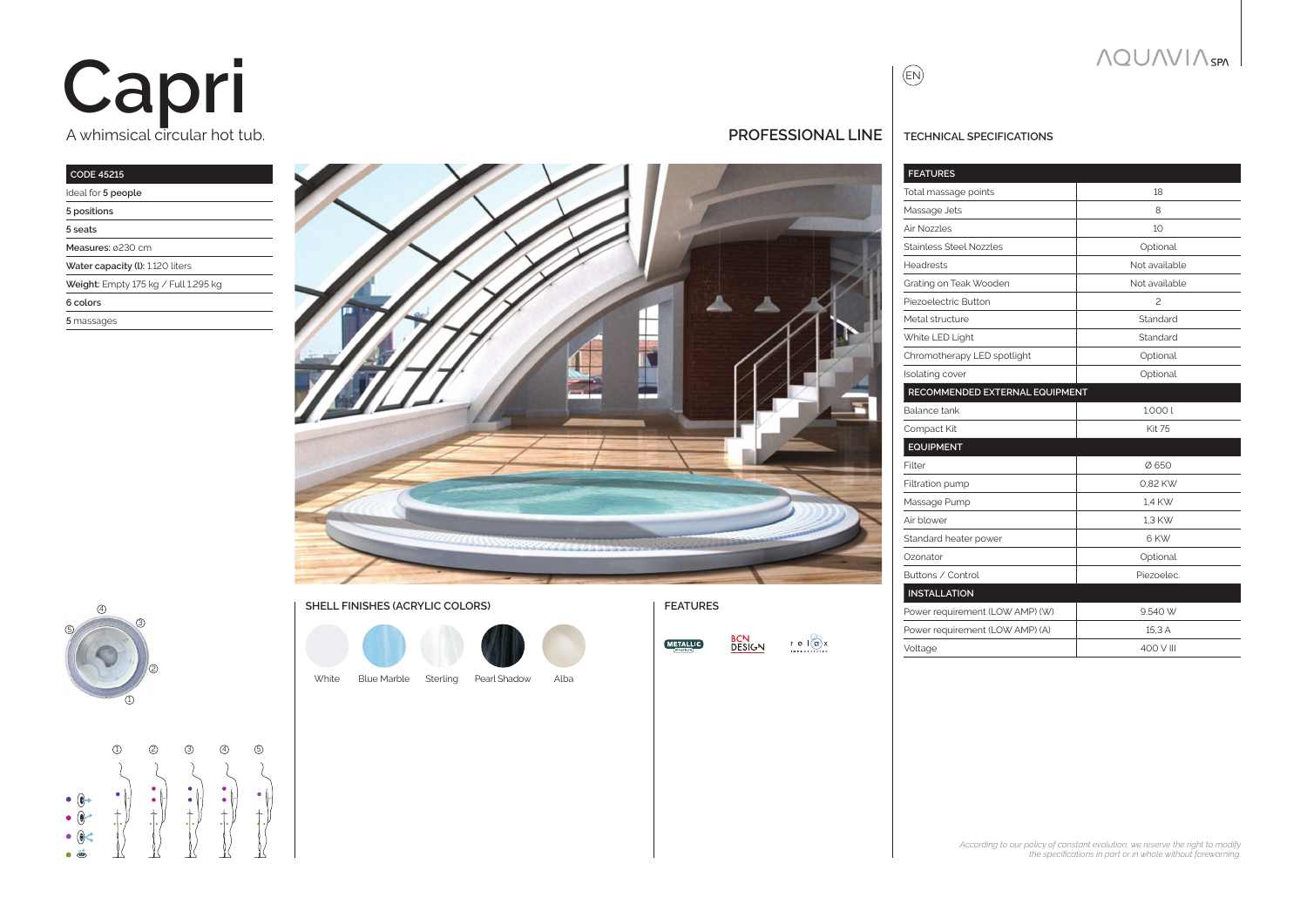# Un spa circulaire de qualité. **Capri**

### **CODE 45215**

| Idéal pour 5 personnes             |
|------------------------------------|
| 5 positions                        |
| 5 assises                          |
| Dimensions: 0230 cm                |
| Volume Fau: 1120 litres            |
| Poids: Vide 175 kg / Vide 1.295 kg |
| 6 couleurs                         |
| 5 massages                         |
|                                    |





**COULEURS ACRYLIQUE PRESTATIONS**

White Blue Marble Sterling Pearl Shadow Alba



|     |                                                | PUSS  |
|-----|------------------------------------------------|-------|
|     |                                                | Puiss |
| '-N | $r e  (\alpha)x$<br><b><i>IMPACTSYSTEM</i></b> | Tensi |

| <b>PRESTATIONS</b>             |                          |
|--------------------------------|--------------------------|
| <b>Total Points de Massage</b> | 18                       |
| Jets massage                   | 8                        |
| Buse air                       | 10                       |
| Buses en acier inoxydable      | Option                   |
| Appuie-tête                    | Non disponible           |
| Grille en bois                 | Non disponible           |
| Poussoir Piezo-Électrique      | $\overline{\phantom{a}}$ |
| Structure Métal                | Équipement en série      |
| Projecteur LED Blanc           | Équipement en série      |
| Chromothérapie Ampoule LED     | Option                   |
| Couverture isotherme           | Option                   |
| ÉQUIPEMENT EXTERNE RECOMMANDÉ  |                          |
| Réservoir de Compensation      | 1.000 l                  |
| Kit Compact                    | <b>Kit 75</b>            |
| <b>ÉQUIPEMENT</b>              |                          |
| Filtre                         | Ø650                     |
| Pompe de filtration            | 0.82 KW                  |
| Pompes de massage              | 1.4 KW                   |
| Blower                         | 1.3 KW                   |
| Réchauffeur électrique         | 6 KW                     |
| Ozonateur                      | Option                   |
|                                | ÷.<br><b>COLLA</b>       |

| Piezo-Electrique. |
|-------------------|
|                   |
| 9540 W            |
| 15.3A             |
| $400 V$ III       |
|                   |

*Dans le cadre de notre politique d'améliorations constantes, nous nous réservons le droit de modifier/d'amender nos spécifications n'importe quand et sans aucun préavis.*

 $\bigodot$ 

**PROFESSIONAL LINE CARACTÉRISTIQUES** TECHNIQUES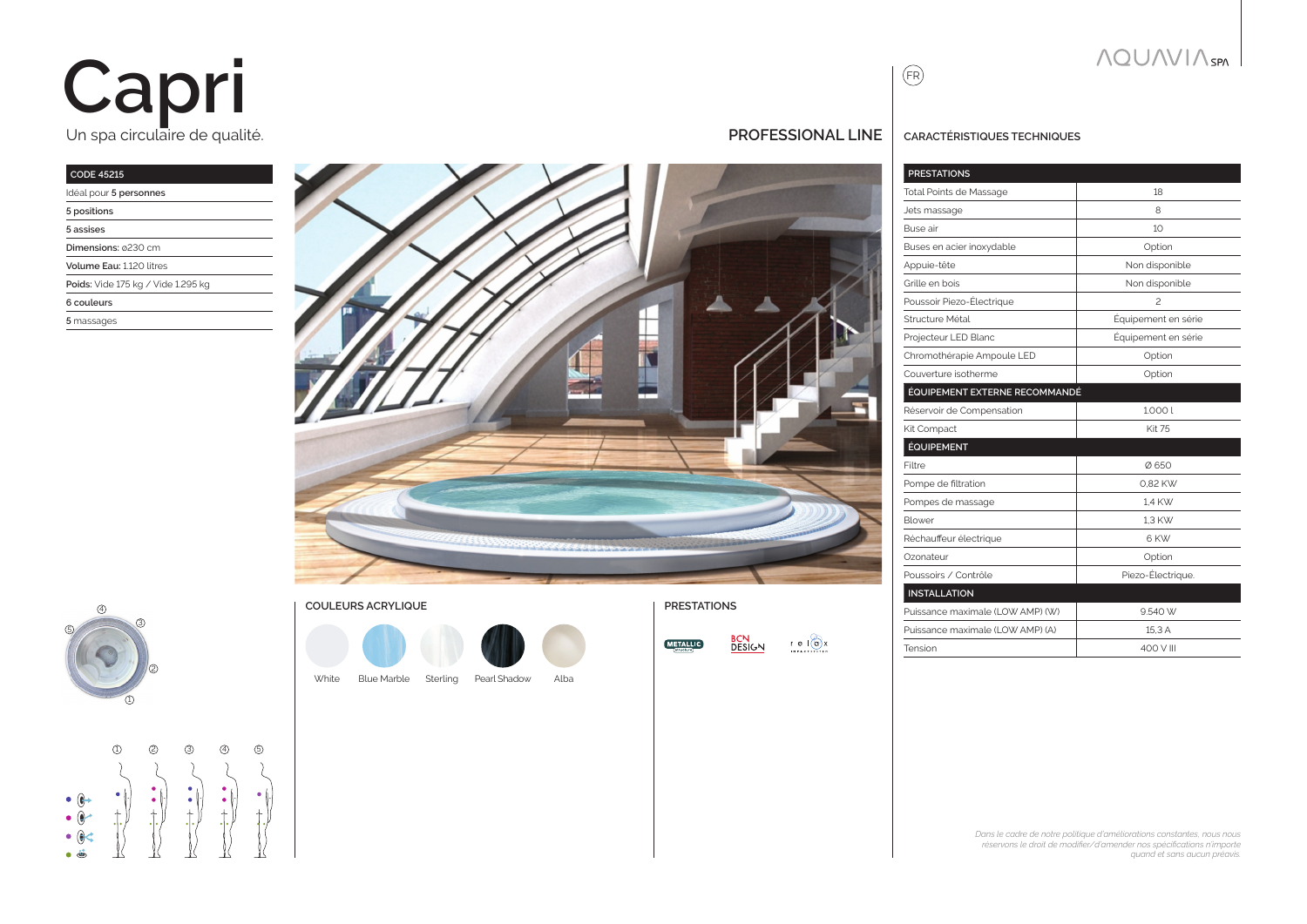# Ein Whirlpool, kreisrund und kapriziös. **Capri**

### **CODE 45215** Ideal für **5 Personen**

| 5 Positionen                            |
|-----------------------------------------|
| 5 Sitzen                                |
| Abmasse: ø230 cm                        |
| Volumen (I): 1.120 liter                |
| Gewicht: Leer 175 kg / Befüllt 1.295 kg |
| 6 Farben                                |
| 5 Massagen                              |









| DESIGN. | alx<br>e<br><b>IMPACTSYSTEM</b> |
|---------|---------------------------------|
|---------|---------------------------------|

| Gebläse                                                | 1.3 KW     |
|--------------------------------------------------------|------------|
| Flektrowärmetauscher                                   | 6 KW       |
| Ozonanlage                                             | Option     |
| Steuerung                                              | Piezoelec. |
| <b>INSTALLATION</b>                                    |            |
| Leistung Option niedrige Stromstärke<br>(I OW AMP) (W) | 9.540 W    |
| Leistung Option niedrige Stromstärke<br>(LOW AMP) (A)  | 15.3 A     |
| Stromspannung                                          | 400 V III  |



*Im Rahmen unserer Bemühungen um ständige Verbesserungen behalten wir uns das Recht vor, ohne weitere Bekanntmachungen Änderungen an* 

*der Konstruktion und den technischen Daten vorzunehmen.*

### **NOUNVIA** SPA

**PROFESSIONAL LINE AUSSTATTUNG** 

**EMPFOHLENES EXTERNES GERÄT**

**AUSSTATTUNG**

Massagepunkte gesamt and a more than 18 Massagedüsen 8 Luftdüsen 10 Düsen Edelstahl **Option** Kopfstützen Nicht verfügbar Holzgitter Nicht verfügbar Piezoelektrischer Drucktaster 2 Metallrahmen Serienausstattung Scheinwerfer Weiß LED Serienausstattung Farbtherapie LED-Strahler **Contact Contact Accord Contact Contact Contact Contact Contact Contact Contact Contact Contact Contact Contact Contact Contact Contact Contact Contact Contact Contact Contact Contact Contact Cont** Themoabdeckung and a continued option

Ausgleichsbehälter 1.000 l Empfohlenes Technikpaket **Kit 75** Kit 75

Filtertyp Ø 650 Zirkulationspumpe 2008 and 2008 and 2008 and 2008 and 2008 and 2008 and 2008 and 2008 and 2008 and 2008 and 20 Massagepumpe 1,4 KW

**LEISTUNGEN**

 $\circledR$